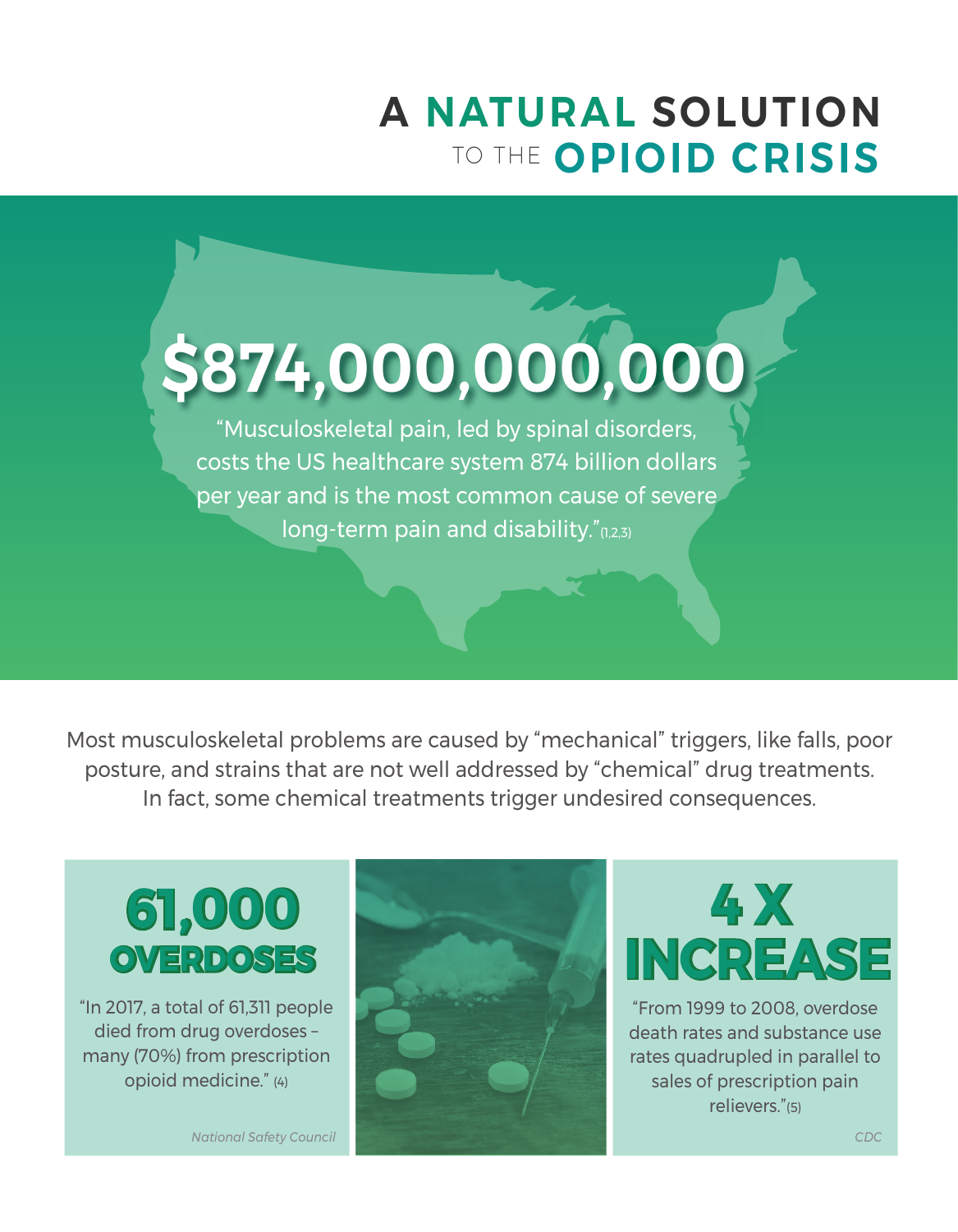#### **CHIROPRACTIC CARE IS AN EFFECTIVE NON-DRUG ALTERNATIVE BECAUSE IT ADDRESSES THE UNDERLYING MECHANICAL CAUSE.**

"The American College of Physicians Clinical Practice Guideline recommends that for acute, subacute, or chronic low back pain, physicians and patients initially utilize spinal manipulation and delay pharmacologic management." (6)

"For low back pain: "manipulation provides greater short-term reductions in self-reported disability and pain compared with usual medical care. 94% of the manipulation group achieved greater than 30% reduction in pain compared with 69% of usual medical care." (8)

"Patients with chronic low-back pain treated by chiropractors showed greater improvement and satisfaction at one month than patients treated by family physicians. Satisfaction scores were higher for chiropractic patients. A higher proportion of chiropractic patients (56 percent vs. 13 percent) reported that their low-back pain was better or much better, whereas nearly one-third of medical patients reported their low-back pain was worse or much worse." (7) *American College of Physicians JMPT*

> "Evidence suggests that manual therapy and exercise are more effective than alternative strategies for patients with neck pain." (9)

*Spine Journal Bone & Joint Decade Task Force*

In addition to manipulation, chiropractors employ a variety of effective tools to address the mechanical cause of musculoskeletal problems that are **safer** alternatives





**Exercise Therapy Modalities Massage Acupuncture Lifestyle Advice**







"Among patients with acute low back pain, spinal manipulative therapy was associated with improvements in pain and function with only transient minor musculoskeletal harms." (10)

"It is unlikely that chiropractic care is a significant cause of injury in older adults. In fact, among Medicare beneficiaries aged 66 to 99 years, risk of injury to the head, neck, or trunk within 7 days was 76% lower among subjects with a chiropractic office visit than those who saw a primary care physician." (11)

*Journal of the AMA Spine Journal*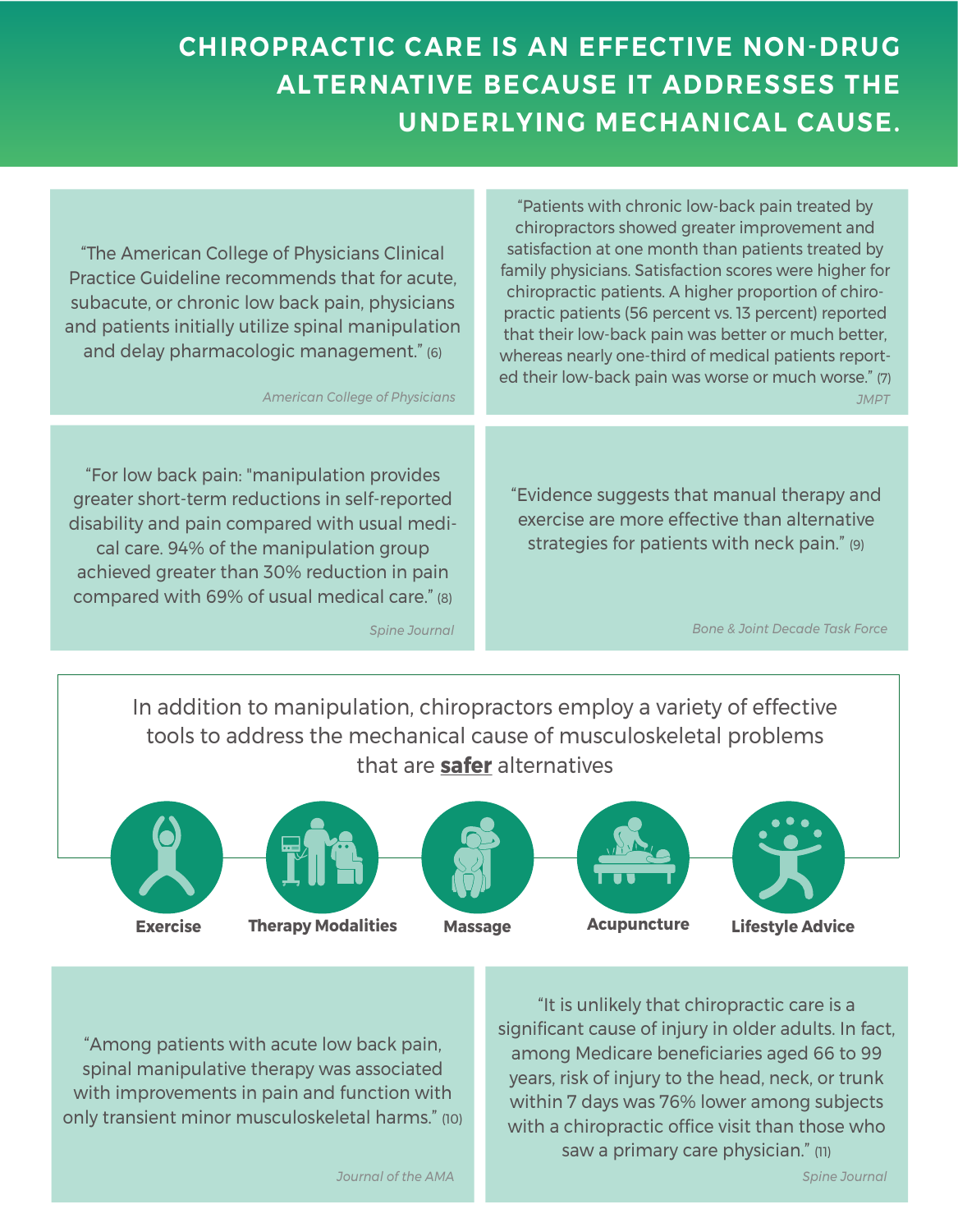## **FOR PATIENTS, INSURERS, EMPLOYERS, AND GOVERNMENT:**

## **CHIROPRACTIC CARE CARRIES A SIGNIFICANTLY LOWER SOCIAL COST WHEN COMPARED TO OPIOIDS.**



"The rate of opioid use was lower for recipients of chiropractic services (19%) as compared to non-recipients (35%). The likelihood of filling a prescription for opioids was 55% lower in the chiropractic recipient cohort. Average annual per-person charges for opioid prescription fills were 78% lower for recipients of chiropractic services as compared to non-recipients. Average per person charges for clinical services for low back pain were also significantly lower for recipients of chiropractic

services. (Avg. \$1513 for chiropractic management vs. \$6766 for medical management)" (12)



#### **…AND SIGNIFICANT HEALTHCARE SAVINGS**

"Healthcare plans that formally incorporate chiropractic typically realize a 2:1 return for every dollar spent." (13)



"Following work-related low back injury, patients who visited a chiropractor were nearly 30 times less likely to require surgery as compared to those who chose a surgeon as their first provider (42.7 vs. 1.5%)." (14)

"Low back pain care initiated with a doctor of chiropractic (DC) saves 40 percent on health care costs when compared with care initiated through a medical doctor (MD)." (15) *Optum Spine Journal BCBS of TN*

#### **AVAILABILITY IS KEY**

"For Medicare patients with back and/or neck pain, availability of chiropractic care reduces the number of primary care physician visits, resulting in an annual savings of \$83.5 million." (16)

*American Board of Family Medicine*